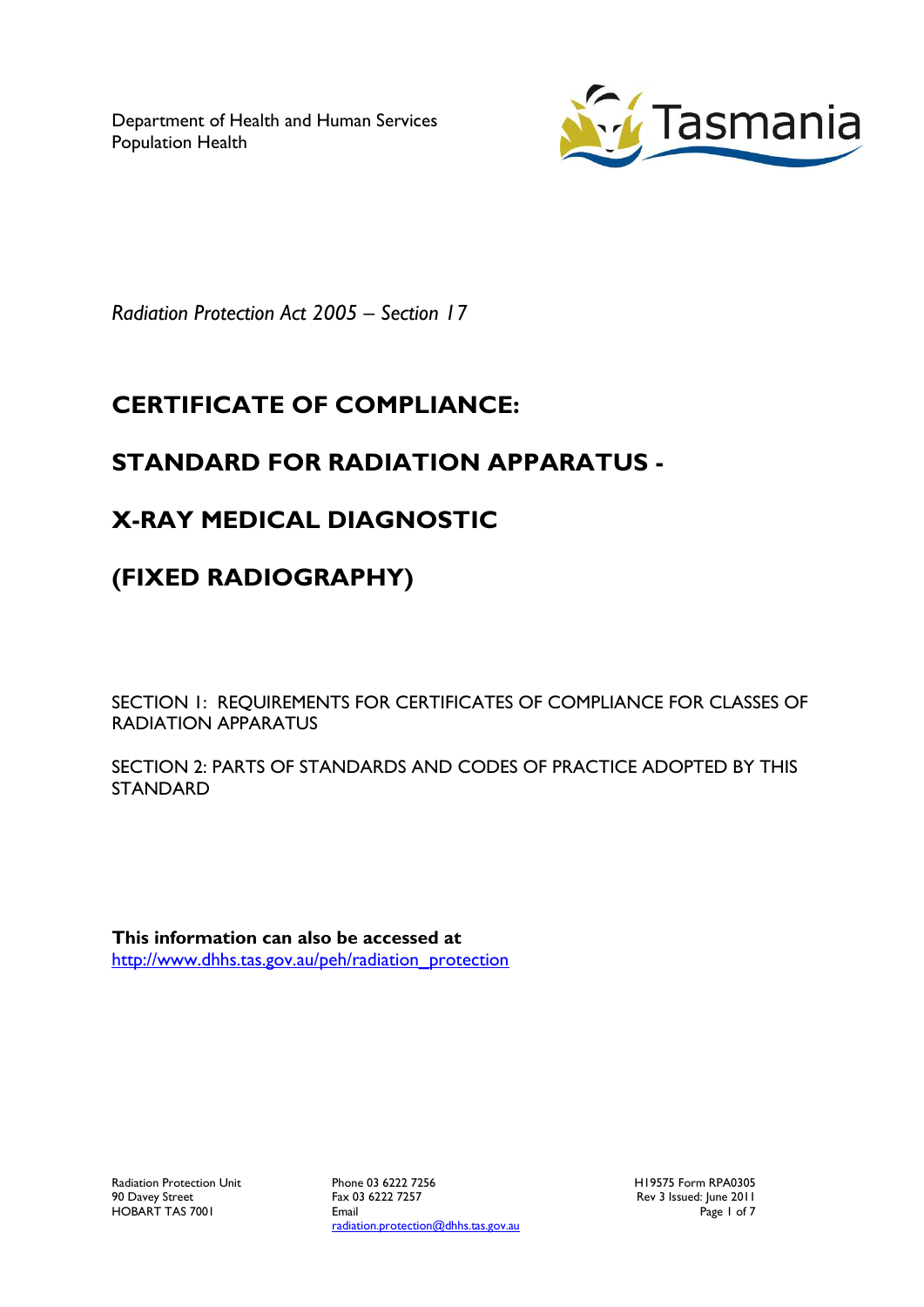### **Section 1 –** REQUIREMENTS FOR CERTIFICATES OF COMPLIANCE FOR CLASSES OF RADIATION APPARATUS.

#### **PART – A**

**Section 2 of this Standard is to be used by an accredited person when assessing Radiation Apparatus, classified by Radiation Protection Act 2005 licences as "Xray Fixed Radiography", for the purpose of issuing a certificate of compliance in accordance with 17 (1) (b) of the Radiation Protection Act 2005.**

**The Radiation Apparatus must be shown to fully comply with the requirements in Section 2 of this Standard.**

**The requirements in Section 2 are taken from the following:**

| AS/NZS 3200.1.0<br>1998<br><b>IEC 60601-1</b> | Medical electrical equipment- General requirements for safety -<br>Parent Standard    |
|-----------------------------------------------|---------------------------------------------------------------------------------------|
| <b>AS/NZS</b>                                 | Approval and test specification - Medical electrical equipment -                      |
| 3200.1.3:1996                                 | General requirements for safety - Collateral Standard:                                |
| IEC 60601-1-3                                 | Requirements for radiation protection in diagnostic X-ray<br>equipment.               |
| <b>AS/NZS</b>                                 | Approval and test specification - Medical electrical equipment Part                   |
| 3200.2.7:1999                                 | 2.7: Particular requirements for safety-High -voltage generators of                   |
| IEC 60601-2-7                                 | diagnostic X-ray generators                                                           |
| <b>AS/NZS</b>                                 | Approval and test specification - Medical electrical equipment:                       |
| 3200.2.28:1994                                | Particular requirements for safety-X-ray source assemblies and X-                     |
| IEC 60601-2-28                                | ray tube assemblies for medical diagnosis generators.                                 |
| <b>RAR</b>                                    | Regulatory Authority Requirements - Department of Health and<br><b>Human Services</b> |

Phone 03 6222 7256 Fax 03 6222 7257 Email radiation.protection@dhhs.tas.gov.au H19575 Form RPA0305 Rev 3 Issued: June 2011 Page 2 of 7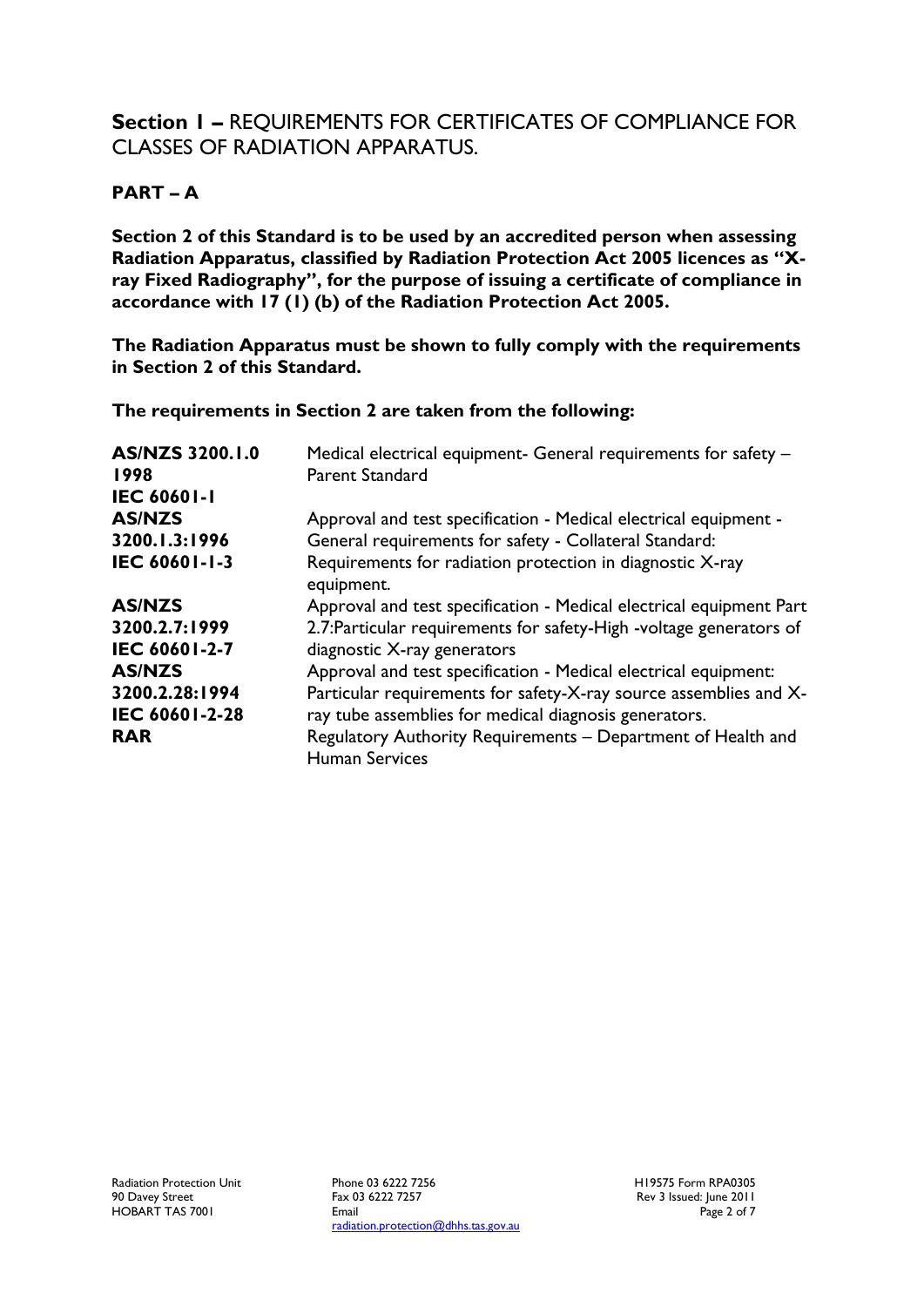#### **PART – B**

**The Standards listed in this part are to be used by a person or company licensed to manufacture or sell Radiation Apparatus, classified by Radiation Protection Act 2005 licences as "X-ray Fixed Radiography", for the purpose of issuing a certificate of compliance in accordance with 17 (1) (b) of the Radiation Protection Act 2005.**

**The holder of a licence to manufacture or sell such Radiation Apparatus must be able to show that the Radiation Apparatus fully complies with the following Standards\* .**

| AS/NZS 3200.1.0<br>1998<br><b>IEC 60601-1</b>          | Medical electrical equipment- General requirements for safety -<br>Parent Standard                                                                                                                    |
|--------------------------------------------------------|-------------------------------------------------------------------------------------------------------------------------------------------------------------------------------------------------------|
| <b>AS/NZS</b><br>3200.1.3:1996<br><b>IEC 60601-1-3</b> | Approval and test specification - Medical electrical equipment -<br>General requirements for safety - Collateral Standard:<br>Requirements for radiation protection in diagnostic X-ray<br>equipment. |
| <b>AS/NZS</b>                                          | Approval and test specification - Medical electrical equipment Part                                                                                                                                   |
| 3200.2.7:1999                                          | 2.7: Particular requirements for safety-High -voltage generators of                                                                                                                                   |
| IEC 60601-2-7                                          | diagnostic X-ray generators                                                                                                                                                                           |
| <b>AS/NZS</b>                                          | Approval and test specification - Medical electrical equipment:                                                                                                                                       |
| 3200.2.28:1994                                         | Particular requirements for safety-X-ray source assemblies and X-                                                                                                                                     |
| IEC 60601-2-28                                         | ray tube assemblies for medical diagnosis generators.                                                                                                                                                 |

1

H19575 Form RPA0305 Rev 3 Issued: June 2011 Page 3 of 7

<sup>\*</sup> In many cases radiation apparatus will bear the **"CE"** mark, and comply with the requirements of **MDD 93/42/EEC.** As part of the process of obtaining a CE mark the manufacturer makes an application to a "Certifying Body" to have the equipment assessed. Annex III of the MDD directive states that in making an application for **"EC type examination"** the manufacturer would, in their application, state the "Standards" that they wished to be tested against (article 5).

In order for licensed manufacturers or sellers to issue a certificate of compliance under the Radiation Protection Act 2005, they need only demonstrate that they hold, or have access to, the "*EC Declaration of Conformity"* documents which show that the "make and model" of apparatus they are supplying complies with the Standards listed in Part B above.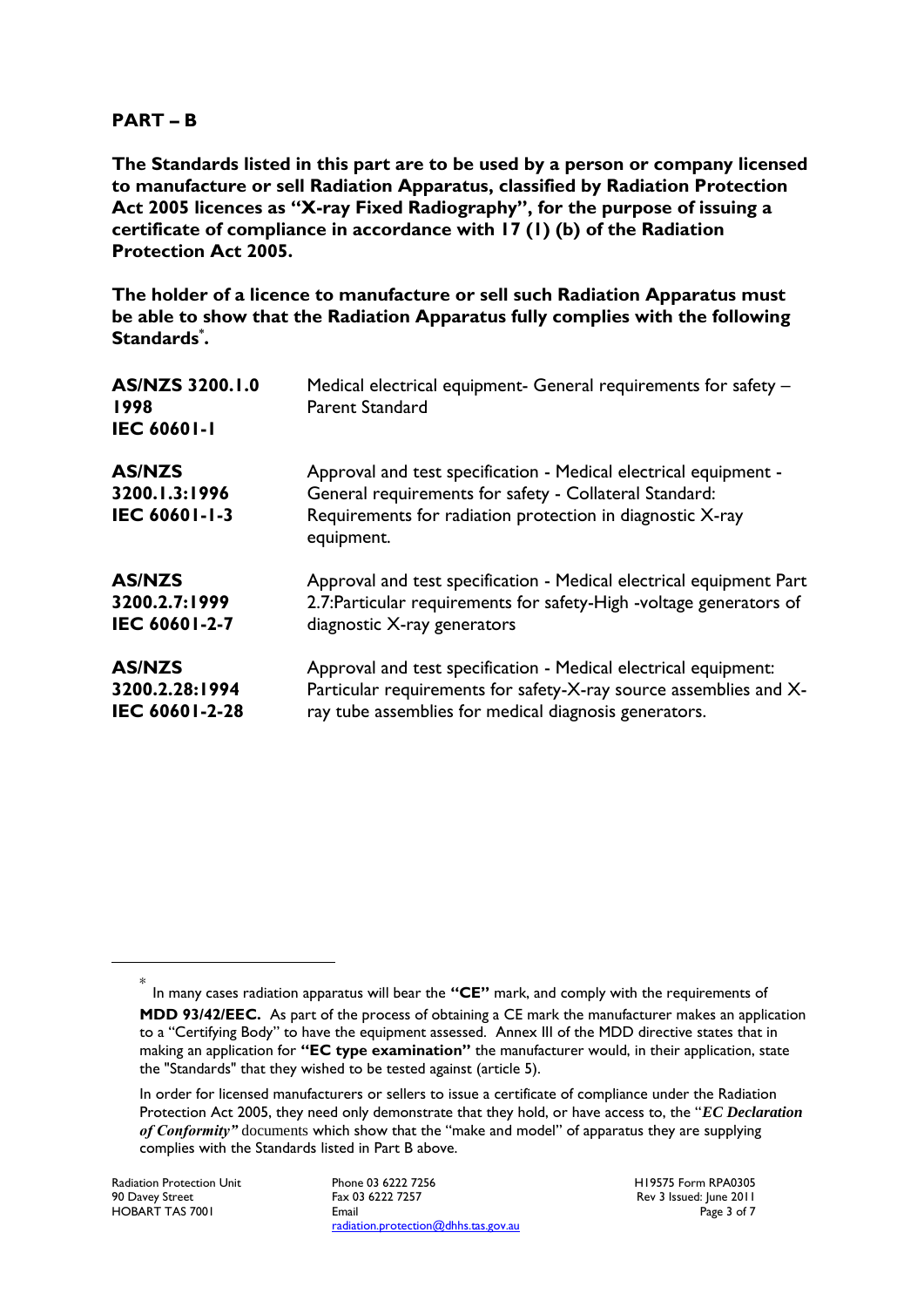### **Section 2 –** PARTS OF STANDARDS AND CODES OF PRACTICE ADOPTED BY THIS STANDARD.

| <b>ITEM</b>               | <b>Requirements</b>                                                                                                                           |
|---------------------------|-----------------------------------------------------------------------------------------------------------------------------------------------|
| <b>Indicators</b>         |                                                                                                                                               |
| mains                     | AS/NZS 3200.1.0 1998 6.3 a)                                                                                                                   |
|                           | A mains indicator shall be clearly identified. "ON" and "OFF" positions shall be                                                              |
|                           | marked according to the symbols in Appendix D, or indicated by a suitable indicator                                                           |
|                           | light or other unambiguous means.                                                                                                             |
|                           |                                                                                                                                               |
|                           | Note: AS/NZS 3200.1.0:1998 56.8 provides for situations when indicators                                                                       |
|                           | are not necessarily required.                                                                                                                 |
|                           | Unless indication is otherwise apparent to the operator from the normal operating                                                             |
|                           | position, indicator lights shall be provided to indicate the equipment is energised.                                                          |
|                           | Dot matrix and other alphanumeric displays are not considered to be indicator                                                                 |
|                           | lights.                                                                                                                                       |
|                           | Note: Red shall be used exclusively to indicate that operation must not be started                                                            |
|                           | or immediate action is required to terminate a hazardous state of operation.                                                                  |
|                           | AS/NZS 3200.1:1998 Paragraph 6.7 a)                                                                                                           |
| ready to exposure         | AS/NZS 3200.2.7:1999 6.7 a)                                                                                                                   |
|                           | AS/NZS 3200.2.7:1999 29.1.102 a)<br>Visible indication shall be provided on the CONTROL PANEL indicating the state                            |
|                           | when one further actuation of a control from that CONTROL PANEL will initiate                                                                 |
|                           | the LOADING of THE X-RAY TUBE in INTERMITTENT MODE.                                                                                           |
|                           |                                                                                                                                               |
|                           | If this state is indicated in INTERMITTENT MODE by means of a single function<br>indicator light, the colour green shall be used; see 6.7 a). |
|                           | AS/NZS 3200.2.7:1999 6.7 a)                                                                                                                   |
| energised X-ray tube      | The colour yellow shall be used at the control panel to indicate the loading state                                                            |
|                           | (exposure)                                                                                                                                    |
| audible signal            | AS/NZS 3200.2.7:1999 29.1.102 b)                                                                                                              |
|                           | A signalling device audible at the location from which the equipment is operated                                                              |
|                           | shall indicate the termination of the exposure                                                                                                |
| Labels and markings:      | AS/NZS 3200.1.3:1996 29.201.6                                                                                                                 |
| filtration                |                                                                                                                                               |
| <b>Protection against</b> |                                                                                                                                               |
| mechanical hazards        |                                                                                                                                               |
| moves easily              | <b>RAR</b>                                                                                                                                    |
|                           | The tube housing should be easy to move and position by an operator.                                                                          |
| stays where positioned    | <b>RAR</b>                                                                                                                                    |
|                           | Once positioned, the tube housing should not move prior to or during exposures.                                                               |
| <b>Exposure distances</b> | Table 205 AS/NZS 3200.1.3:1996                                                                                                                |
| focus-skin distance (FSD) | A minimum focal spot to skin distance of 200 mm.                                                                                              |
| X-ray field               |                                                                                                                                               |
| collimator mandatory      | AS/NZS3200.1.3:1996 29.202.1                                                                                                                  |
|                           | No X-ray tube shall be utilized unless mounted in an X-ray tube housing to which a                                                            |
|                           | beam limiting device has been fitted                                                                                                          |
|                           |                                                                                                                                               |

Phone 03 6222 7256 Fax 03 6222 7257 Email radiation.protection@dhhs.tas.gov.au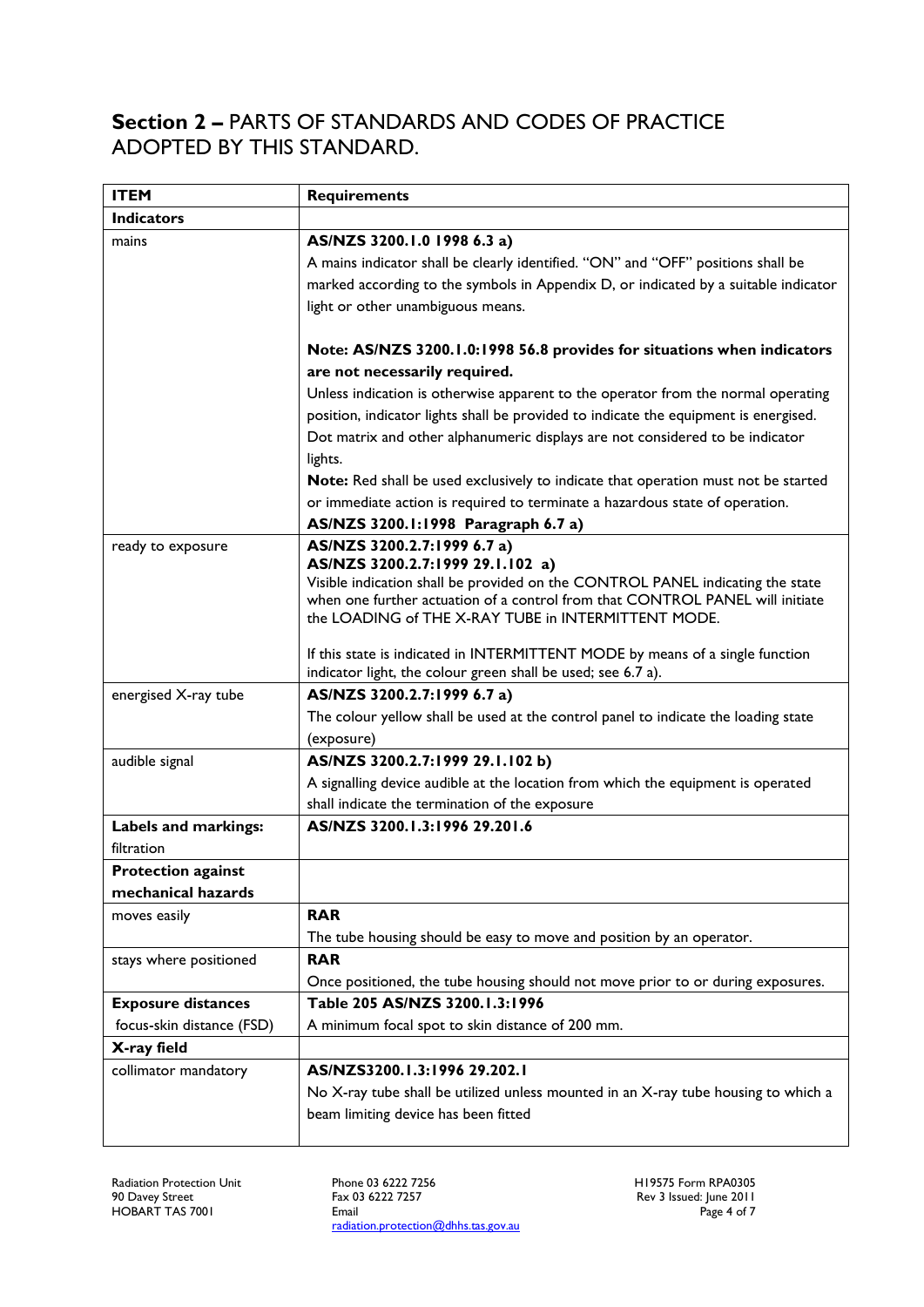| minimum field size<br>type of adjustment | AS/NZS 3200.1.3:1996 29.202.2<br>An X-RAY TUBE ASSEMBLY shall not have a RADIATION APERTURE larger than<br>is needed to provide the largest X-RAY BEAM required for its specified applications.<br>If necessary, the RADIATION APERTURE shall be restricted to the appropriate size<br>by means of a fixed-size DIAPHRAGM, fitted as close as practicable to the FOCAL<br>SPOT.<br>AS/NZS 3200.1.3:1996 29.202.4 a)<br>The beam limiting device shall enable the extent of the X-ray beam to be adjusted<br>within the range of normal use, by manual or automatic means, and having the<br>following characteristics:<br>A minimum selectable size of the X-ray field not exceeding 5 cm in length and width<br>at a distance of I m |
|------------------------------------------|---------------------------------------------------------------------------------------------------------------------------------------------------------------------------------------------------------------------------------------------------------------------------------------------------------------------------------------------------------------------------------------------------------------------------------------------------------------------------------------------------------------------------------------------------------------------------------------------------------------------------------------------------------------------------------------------------------------------------------------|
| automatic adjustment                     | AS/NZS 3200.1.3:1996 29.202.4 b)                                                                                                                                                                                                                                                                                                                                                                                                                                                                                                                                                                                                                                                                                                      |
|                                          | If the adjustment is not stepless then step sizes not exceeding I cm                                                                                                                                                                                                                                                                                                                                                                                                                                                                                                                                                                                                                                                                  |
| <b>Exposure controls</b>                 |                                                                                                                                                                                                                                                                                                                                                                                                                                                                                                                                                                                                                                                                                                                                       |
| timer type                               | <b>RAR</b>                                                                                                                                                                                                                                                                                                                                                                                                                                                                                                                                                                                                                                                                                                                            |
|                                          | Only electronic timers are acceptable                                                                                                                                                                                                                                                                                                                                                                                                                                                                                                                                                                                                                                                                                                 |
| exposure factors                         | AS/NZS 3200.2.7:1999 50.101.1 a)                                                                                                                                                                                                                                                                                                                                                                                                                                                                                                                                                                                                                                                                                                      |
|                                          | Information shall be available to the operator, before during and after exposure                                                                                                                                                                                                                                                                                                                                                                                                                                                                                                                                                                                                                                                      |
|                                          | about fixed, or semi permanently preselected or otherwise exposure factors or                                                                                                                                                                                                                                                                                                                                                                                                                                                                                                                                                                                                                                                         |
|                                          | modes of operation so as to allow the operator to preselect appropriate conditions<br>for irradiation                                                                                                                                                                                                                                                                                                                                                                                                                                                                                                                                                                                                                                 |
| high voltage indication                  | AS/NZS 3200.2.7:1999 50.101.1 c)                                                                                                                                                                                                                                                                                                                                                                                                                                                                                                                                                                                                                                                                                                      |
|                                          | Values of the X-ray tube voltage shall be indicated in kV                                                                                                                                                                                                                                                                                                                                                                                                                                                                                                                                                                                                                                                                             |
| tube current indication                  | AS/NZS 3200.2.7:1999 50.101.1 c)                                                                                                                                                                                                                                                                                                                                                                                                                                                                                                                                                                                                                                                                                                      |
|                                          | Values of the X-ray tube current shall be indicated in milliamps                                                                                                                                                                                                                                                                                                                                                                                                                                                                                                                                                                                                                                                                      |
| abbreviated indication of                | AS/NZS 3200.2.7:1999 50.101.2 a)                                                                                                                                                                                                                                                                                                                                                                                                                                                                                                                                                                                                                                                                                                      |
| factors                                  | For operation with one or more fixed combinations of exposure factors the                                                                                                                                                                                                                                                                                                                                                                                                                                                                                                                                                                                                                                                             |
|                                          | indication at the control panel may be confined to the value of only one of the                                                                                                                                                                                                                                                                                                                                                                                                                                                                                                                                                                                                                                                       |
|                                          | significant exposure factors                                                                                                                                                                                                                                                                                                                                                                                                                                                                                                                                                                                                                                                                                                          |
| exposure "ready" state                   | AS/NZS 3200.2.7:1999 29.1.102 a)                                                                                                                                                                                                                                                                                                                                                                                                                                                                                                                                                                                                                                                                                                      |
|                                          | Visible indication shall be provided on the control panel indicating the state when                                                                                                                                                                                                                                                                                                                                                                                                                                                                                                                                                                                                                                                   |
|                                          | one further action of a control from that control panel will initiate the exposure                                                                                                                                                                                                                                                                                                                                                                                                                                                                                                                                                                                                                                                    |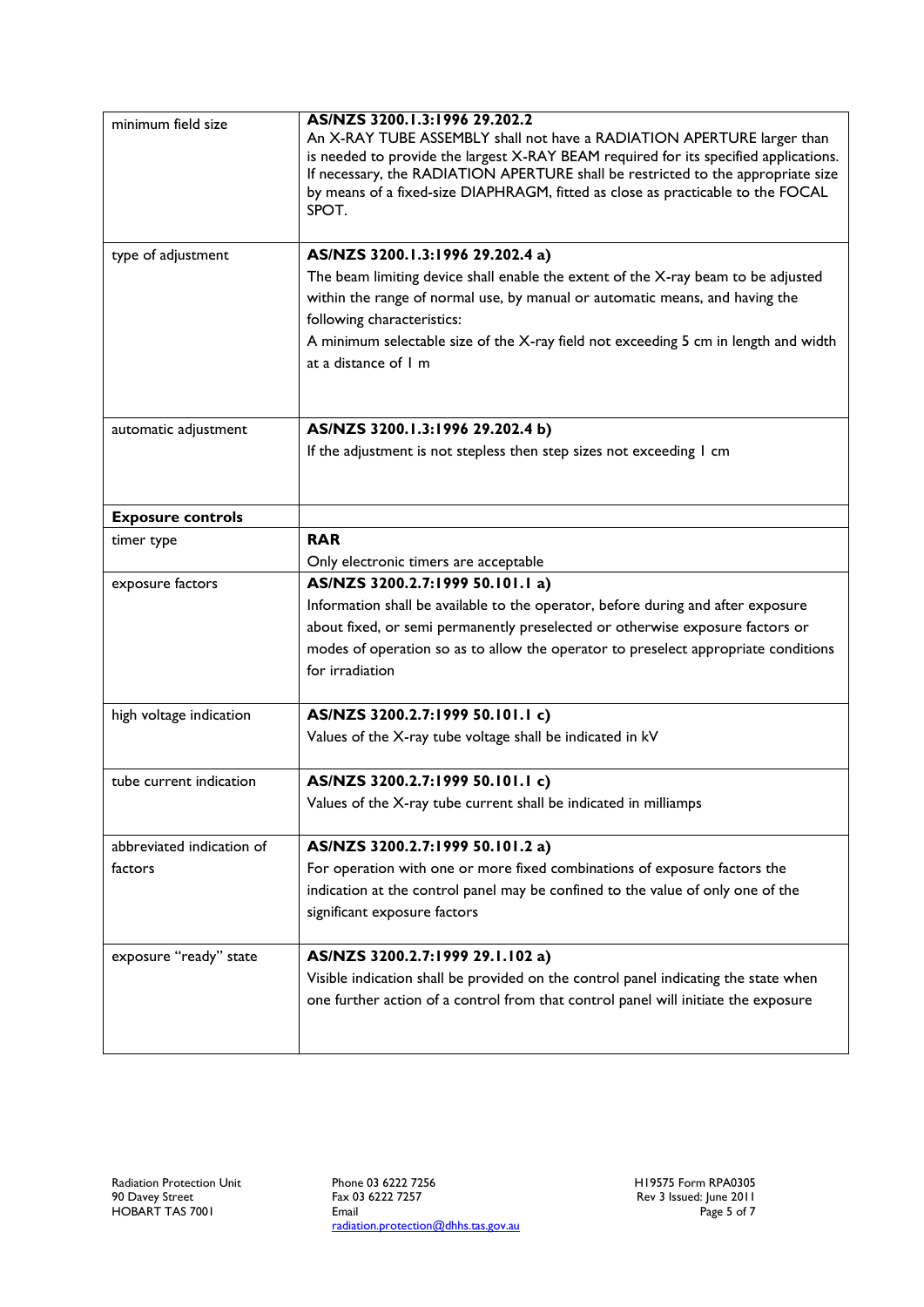| AS/NZS 3200.1.3:1996 29.208.1                                                                                                                               |
|-------------------------------------------------------------------------------------------------------------------------------------------------------------|
|                                                                                                                                                             |
| Control of the X-ray unit shall be from a distance of not less than 2 metres from<br>the focal spot or X-ray beam                                           |
|                                                                                                                                                             |
| AS/NZS 3200.2.7:1999 29.1.103 b)                                                                                                                            |
| Each exposure shall be initiated and maintained by means of a control requiring                                                                             |
| continuous actuation by the operator                                                                                                                        |
|                                                                                                                                                             |
| AS/NZS 3200.2.7:1999 29.1.103 c)                                                                                                                            |
| It shall not be possible to initiate another exposure without releasing the switch                                                                          |
| AS/NZS 3200.2.7:1999 29.1.103 d)                                                                                                                            |
| The exposure shall be able to be interrupted at any time                                                                                                    |
|                                                                                                                                                             |
| AS/NZS 3200.2.7:1999 29.1.103 e)                                                                                                                            |
| Any exposure control shall be safeguarded against unintended actuation                                                                                      |
|                                                                                                                                                             |
|                                                                                                                                                             |
| AS/NZS 3200.2.28;1994 42.101                                                                                                                                |
| Beam limiting devices incorporating a light field indicator shall be provided with one                                                                      |
| of the following means to reduce the possible temperature rise occurring if the lamp                                                                        |
| remains energised while the beam limiting device is covered with drapes or other                                                                            |
| material, reducing the normal heat dissipation                                                                                                              |
| a) a thermal cut out                                                                                                                                        |
| b) a time limiting device preventing the lamp remaining on for more than 2 minutes                                                                          |
| c) a statement in the accompanying documents giving details of a time limiting switch<br>to be connected externally to perform the function described in b) |
|                                                                                                                                                             |
| AS/NZS 3200.1.3:1996 29.202.9                                                                                                                               |
| The lack of alignment between any boundary of the light beam and the equivalent                                                                             |
| boundary of the X-ray beam in the plane of the image receptor shall not exceed 2%                                                                           |
| of the distance between the focus of the X-ray tube and the plane of the image                                                                              |
| receptor                                                                                                                                                    |
|                                                                                                                                                             |

Phone 03 6222 7256 Fax 03 6222 7257 Email radiation.protection@dhhs.tas.gov.au